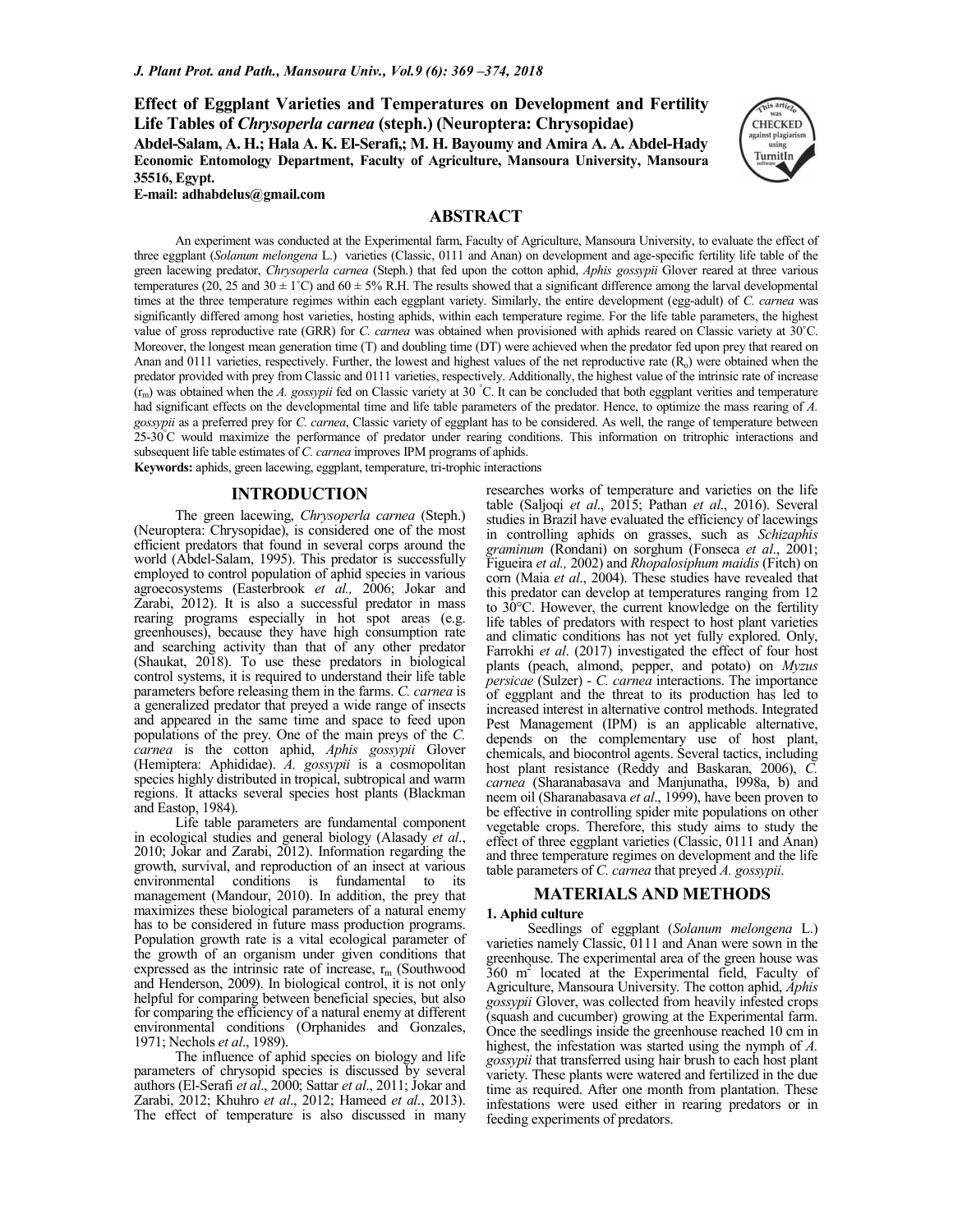#### **2. Predator culture**

Adult *C. carnea* were aspirated from ficus trees heavily infested with scale insects and mealybugs in the morning (7 AM). In the laboratory, these adults were divided into two transparent containers (15 cm diam  $\times$  30 cm ht) (ca. 20 adults each). The container tops were covered with black mesh screens (to serve as an oviposition substrate) fixed in place with a rubber band. Adult of lacewings in the containers were supplied every 48 hours with a fresh diet of honey and brewer's yeast (1:1) which offered on small pieces of sponge, and water on other sponges. These containers were kept at  $25.0 \pm 1.0$ °C,  $60.0 \pm 5\%$  RH, and a 14:10 (L:D) day length. Eggs holders that deposited on the mesh screens were removed daily using fine scissors into Petri-dishes and kept at  $25.0 \pm$ 1.0 °C,  $60.0 \pm 5\%$  RH, and a 14:10 (L:D). Upon eclosion, first-instar was isolated in Petri-dishes (5.5 cm in diameter) to prevent cannibalism and fed upon *Sitotroga* eggs that supplied *ad libitum* and water on a small sponge, both refreshed every 24 h, until pupation occurred. Upon emergence, adults of C. *carnea* were placed in jars (ca. 20 per jar) to ensure mating and reared as described above.

# **3. Development**

Development of *C. carnea* was monitored at three different temperatures (20, 25 and 30  $\pm$  1 °C) with a relative humidity of  $60.0 \pm 5.0\%$  and a photoperiod of 14 L:10 D. The aphids were provided as a diet in each trial for each predator species was collected from the three eggplant verities. Upon eclosion, three groups of larvae, each consisted of 20 neonate larvae isolated in Petri-dishes (each 5.5 cm in diam.). As the predator's instar grew, the aphid amount was gradually increased. Every day, the number of aphid consumed by each individual larva, died individuals were counted and recorded.

## **4. Fertility life tables**

 Life table parameters of *C. carnea* were estimated using a MATLAB computer program. This program is constructed based on Birch's method (1948). To estimate these parameters, the age-specific survival  $(L_x)$ , agespecific fecundity  $(M_x)$ , and female age  $(x)$  were used for the green lacewing which reared in each temperature on each plant variety. The parameters were as follows; Net reproductive rate (Ro=  $\overline{\Sigma}l_xm_x$ ), The generation time [T =  $(\Sigma_{x}$ m<sub>x</sub>x)/( $\Sigma_{x}$ mx)], the intrinsic rate of increase ( $r_m$  = In  $R_o/T$ ), the finite rate of increase ( $\lambda$  = e<sup>-m</sup>), and the growth reproductive rate  $[GRR=(\Sigma m_x)]$  were calculated according to Carey (1993). The population doubling time (In  $2/r<sub>m</sub>$ ) is estimated according to Mackauer (1983).

#### **5. Statistical analysis**

 One-way ANOVA was performed to analyze the data of developmental time of *C. carnea* using temperature and eggplant varieties as independent variable. In case of significant, the means were separated using Student-Newman-Keuls Test (Costat Software, 2004).

## **RESULTS AND DISCUSSION**

#### **Developmental time**

At 30◦C**,** *A. gossypii*-eggplant varieties did affect the incubation period of *C. carnea* ( $F_{2.57}$ = 3.87, P = 0.03), but did not at 20 and 25 °C ( $F_{2,57}$  = 1.49, P = 0.23; and  $F_{2,57}$  $= 1.22$ ,  $P = 0.303$ , respectively). The larval development of *C. carnea* significantly differed among the three eggplant varieties, hosting aphid, at 20, 25, and 30 °C with the shortest duration for larvae fed aphids from Classic variety  $(F_{2,57} = 18.11, P < 0.001; F_{2,57} = 12.72, P < 0.001;$  and  $F_{2,57}$  $= 12.54$ , P < 0.001, respectively). Aphid-eggplant varieties did not affect the duration of pupal stage of *C. carnea* at 20 °C ( $F_{2,57}$  = 0.93, P = 0.404), 25 °C ( $F_{2,57}$  = 1.18, P = 0.318),

and 30 °C ( $F_{2,57} = 3.35$ ,  $P = 0.043$ ). In addition, the entire development (egg-adult) was significantly differed at 20 °C (F<sub>2,57</sub> = 3.75, P = 0.03), 25 °C (F<sub>2,57</sub> = 5.46, P < 0.001), and 30 °C ( $F_{2,57}$  = 14.24, P < 0.001). On the other hand, developmental periods of egg, larval, pupal, and the entire development decreased significantly as temperature increased within each host plant variety.

Saljoqi *et al*. (2015) estimated the developmental parameters of *C. carnea* under four different temperatures  $(20\pm 1, 24\pm 1, 28\pm 1, and 32\pm 1^{\circ}C)$ . They noted that a significant difference in the developmental times of different life stages among the tested temperatures. The results also showed that the developmental times for larval instars of *C. carnea* were significantly decreased, when the temperature is increased. Similar results are also reported by Mannan *et al*. (1997). *Chrysoperla carnea* exhibited a shorter development when fed upon aphids which reared on the classic variety of eggplant than other the two eggplant verities. This might be because the nutritional value of classic is high or chemical defense levels are low, or/and the physical structure of the host plant variety is not impeded the aphid feeding, resulting in aphids with bigger sizes (Walde 1995; Kos *et al*. 2012). When aphids are exposed to increasing levels of toxicity, these preys are known to have negative impacts on their feeders (Birch *et al*. 1999). There are various levels of toxicity sequestered by the herbivorous aphids, which create differing factors that could affect the overall tritrophic interaction between the host plants, aphids, and *C. carnea*, since *C. carnea*  developing a preference for one host plant aphid species over others (Chaplin‐Kramer *et al*., 2011; Kos *et al*., 2012). This is why plants can impact the biological characteristics and predation efficiency of a predator (Price *et al*. 1980).

### **2. Fertility life table parameters**

The optimum life table parameters of *C. carnea* were obtained using herbivorous aphids from eggplant variety of Classic variety at each of the three temperature tested. Further, the parameters obtained for *C.carnea* at 30 °C were better than the other two temperatures for the three varities of eggplant (Table 2). As temperature increased, the values of T and DT were decreased on each of the three eggplant varieties, whereas the values of GRR,  $r_m$ , and  $\lambda$  were increased. In respect to  $R_0$ , as the temperature increased the value of  $R<sub>o</sub>$  was increased on Classic and 0111 varieties but decreased on Anan variety.

At 20 °C, the survivorships  $(L_x)$  for female age intervals of *C. carnea* were 0.75, 0.6, and 0.7 on classic, 0111, and Anan varieties. At 25 °C were 0.75, 0.65 and 0.6 on classic, 0111, and Anan varieties. At  $30^{\circ}C$  (L<sub>x</sub>) were 0.8, 0.85,0.8 respectively. This implies that most of eggs had developed to maturity using aphids from Classic variety especially at 20 and 25 °C, and mortality happened gradually during the ovipositional period. At 20 °C, the maximum oviposition rate per female per day  $(M_x)$  was 3.53 on  $22^{th}$  day, 3.3 on  $9^{th}$  day and 3.7 on  $7^{th}$  day on classic, 0111, and Anan varieties, respectively. At 25 °C, these values were 3.811 on  $30<sup>th</sup>$  day, 3.23 on  $34<sup>th</sup>$  day and 3.5 on  $(7 \text{ and } 14^{\text{th}})$  day at the three tested varieties, respectively, and at 30  $^{\circ}$ C, these values were 4.94 on 18<sup>th</sup> day, 3.29 on  $14<sup>th</sup>$  day and 3.43 on  $16<sup>th</sup>$  day at the three host plant varieties respectively (Figures 1, 2, and 3).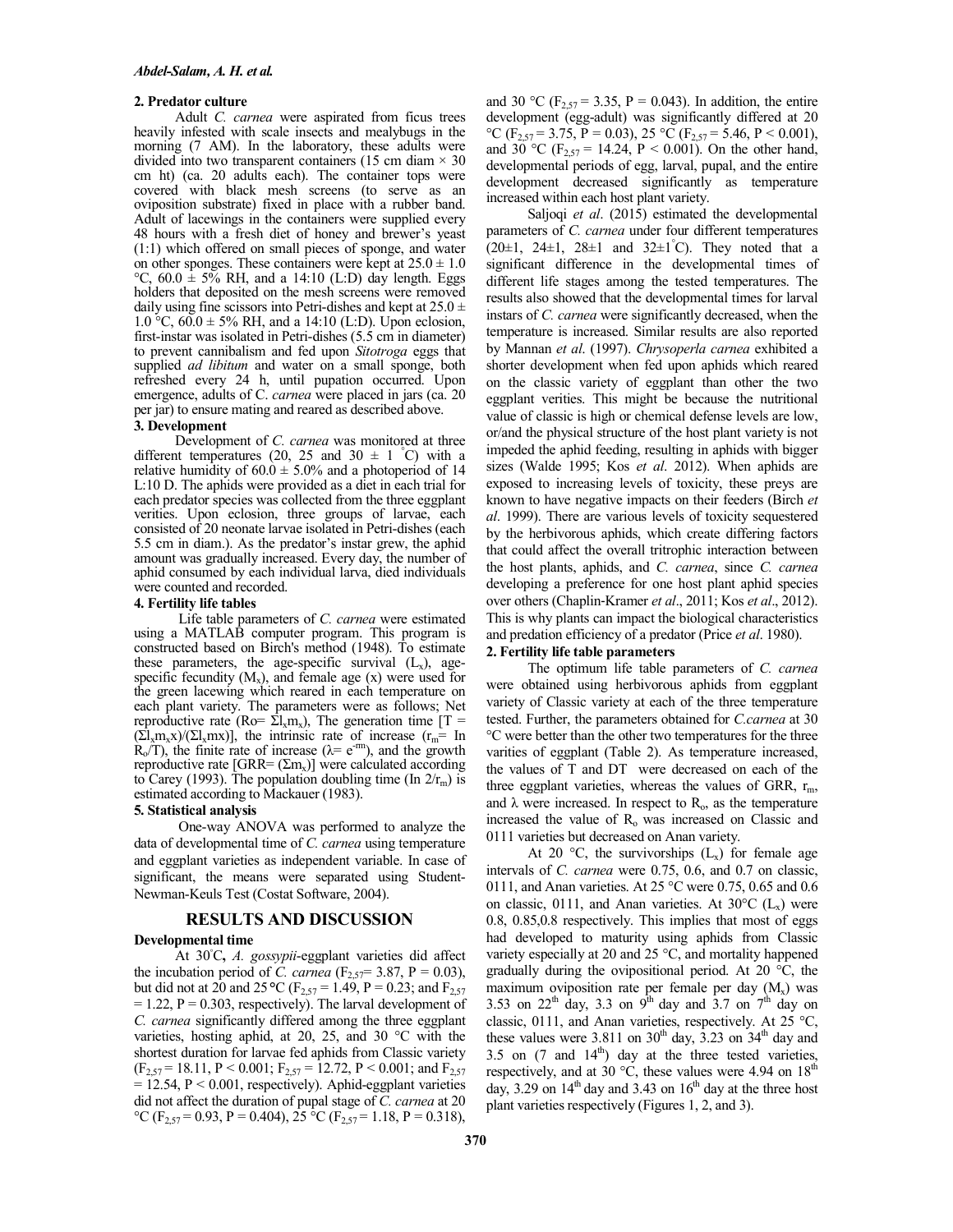| <b>Host</b>      |                    | <b>Incubation</b>             | .<br>Larval instars              |                             |                                |                                 | Pupal                          |                                       |
|------------------|--------------------|-------------------------------|----------------------------------|-----------------------------|--------------------------------|---------------------------------|--------------------------------|---------------------------------------|
| <b>Varieties</b> | <b>Temperature</b> | Period                        | ı St                             | 2 <sub>nd</sub>             | $2^{\text{rd}}$                | <b>Total</b>                    | <b>Stage</b>                   | Egg-Adult                             |
| Classic          | 20                 | $5.1 \pm 0.16$ a <sup>A</sup> | $4.4 \pm 0.16 \text{ a}^{\circ}$ | $3.7\pm0.16$ a <sup>B</sup> | $4.57\pm0.16$ a <sup>A</sup>   | $12.73 \pm 0.27$ a <sup>C</sup> | $14.4\pm 0.71$ a <sup>A</sup>  | $32.17 \pm 0.98 \text{ a}^{\text{B}}$ |
|                  | 25                 | $3.6\pm0.16 b^A$              | $3.7\pm0.16 b^B$                 | $3.25\pm0.16 h^{B}$         | $3.88\pm0.21 h^B$              | $10.83 \pm 0.28$ b <sup>B</sup> | 9.5 $\pm$ 0.32 $h^A$           | $23.93 \pm 0.47 h^B$                  |
|                  | 30                 | $2.8\pm0.16$ c <sup>B</sup>   | $3.2 \pm 0.16$ c <sup>B</sup>    | $2.9\pm0.16 b^B$            | $3.33\pm0.15 b^B$              | 9.3 $\pm$ 0.25 c <sup>C</sup>   | $6.83 \pm 0.19$ c <sup>A</sup> | $19.07\pm0.49$ $c^B$                  |
| 0111             | 20                 | $5.2\pm 0.32$ a <sup>A</sup>  | $5.2\pm0.16$ a <sup>B</sup>      | $4.2\pm0.16$ a <sup>A</sup> | 5.11 $\pm$ 0.29 a <sup>A</sup> | $14.53\pm0.45$ a <sup>B</sup>   | $15.84\pm0.64$ a <sup>A</sup>  | $34.5 \pm 1.49 \text{ a}^{AB}$        |
|                  | 25                 | $3.8\pm0.15 h^{A}$            | 4.10 $\pm$ 0.07 $h^A$            | $3.95\pm0.18 h^{A}$         | $4.17\pm0.16$ a <sup>AB</sup>  | $12.22 \pm 0.24$ b <sup>A</sup> | 9.81 $\pm$ 0.36 $h^A$          | $25.83 \pm 0.37$ b <sup>A</sup>       |
|                  | 30                 | $3.2\pm0.06$ c <sup>A</sup>   | $3.4\pm0.17$ c <sup>B</sup>      | $3.2 \pm 0.10 b^{AB}$       | $3.7\pm0.16 b^{AB}$            | $10.3 \pm 0.26$ c <sup>B</sup>  | $6.94 \pm 0.37$ c <sup>A</sup> | $20.24 \pm 0.45c^B$                   |
| Anan             | 20                 | $5.4\pm 0.17$ a <sup>A</sup>  | $5.8 \pm 0.09$ a <sup>A</sup>    | $4.45\pm0.11a^{A}$          | 5.35 $\pm$ 0.24 a <sup>A</sup> | $15.6 \pm 0.28$ a <sup>A</sup>  | $16.05 \pm 1.0$ a <sup>A</sup> | $37.0 \pm 1.16$ a <sup>A</sup>        |
|                  | 25                 | $3.9\pm0.13 h^{A}$            | $4.2\pm0.12 b^A$                 | $4.3 \pm 0.13a^4$           | $4.47\pm0.12 b^A$              | $13\pm0.23 h^{A}$               | $10.42\pm0.43$ b <sup>A</sup>  | $27.29 \pm 0.47 h^{A}$                |
|                  | 30                 | $3.3 \pm 0.11$ c <sup>A</sup> | $3.8 \pm 0.09$ c <sup>A</sup>    | $3.6 \pm 0.11b^{A}$         | $3.95\pm0.17 h^{A}$            | $11.35 \pm 0.26$ c <sup>A</sup> | 7.71 $\pm$ 0.14 $c^A$          | $22.35 \pm 0.26c^A$                   |

 **Table 1. Developmental times (±SEM) (in days) of immature stages of** *Chrysoperla carnea* **when fed upon** *Aphis gossypii* **that reared on three eggplant varieties under three different temperatures.** 

**Means followed by the same small lowercase letters in a column among temperatures in each variety and the same uppercase capital letters among Varieties in each temperature are not significantly different at the 5% level of probability (Student- Newan- Keuls Test).** 

**Table 2. Life table parameters of** *Chrysoperla carnea* **females at three constant temperatures when provided with herbivorous aphids reared from three eggplant varieties**.

|                  |               | Life table parameters                      |                                          |                                            |                                                   |                                                 |                                          |  |  |  |
|------------------|---------------|--------------------------------------------|------------------------------------------|--------------------------------------------|---------------------------------------------------|-------------------------------------------------|------------------------------------------|--|--|--|
| <b>Varieties</b> | Temp.<br>(°C) | Mean<br>generation time<br>$(T)$ (in days) | <b>Doubling</b><br>time(DT)<br>(in days) | <b>Gross</b><br>reproductive<br>rate (GRR) | <b>Net</b><br><b>Reproductive</b><br>rate $(R_0)$ | <b>Intrinsic rate</b><br>of increase<br>$(r_m)$ | <b>Finite rate of</b><br>increase<br>(λ) |  |  |  |
|                  | 20            | 53.7518                                    | 9.9305                                   | 59.25                                      | 42.6                                              | 0.06980                                         | 1.0723                                   |  |  |  |
| Classic          | 25            | 41.4528                                    | 7.2719                                   | 77.84                                      | 52.0                                              | 0.09532                                         | 1.1                                      |  |  |  |
|                  | 30            | 34.6526                                    | 5.9079                                   | 85.91                                      | 58.3                                              | 0.11732                                         | 1.1245                                   |  |  |  |
|                  | 20            | 55.1185                                    | 11.4169                                  | 49.60                                      | 28.4                                              | 0.06071                                         | 1.0626                                   |  |  |  |
| 0111             | 25            | 42.6539                                    | 8.4159                                   | 64.88                                      | 33.6                                              | 0.08236                                         | 1.0858                                   |  |  |  |
|                  | 30            | 34.4906                                    | 6.2354                                   | 68.33                                      | 46.3                                              | 0.11116                                         | 1.1176                                   |  |  |  |
| Anan             | 20            | 58.6207                                    | 10.967                                   | 61.98                                      | 40.7                                              | 0.06320                                         | 1.0652                                   |  |  |  |
|                  | 25            | 44.3577                                    | 8.4222                                   | 70.68                                      | 38.5                                              | 0.08230                                         | 1.0858                                   |  |  |  |
|                  | 30            | 35.9243                                    | 6.7571                                   | 82.44                                      | 39.9                                              | 0.10258                                         | 1.108                                    |  |  |  |









Survivor ship  $(L_x)$ 

Survivor ship  $(L_x)$ 





**Figure 1. Age-specific fecundity (Mx) and survivorship (Lx) of** *Chrysoperla carnea* **when fed upon** *A. gossypii* **that collected from Classic variety of eggplant at three constant temperatures.** 

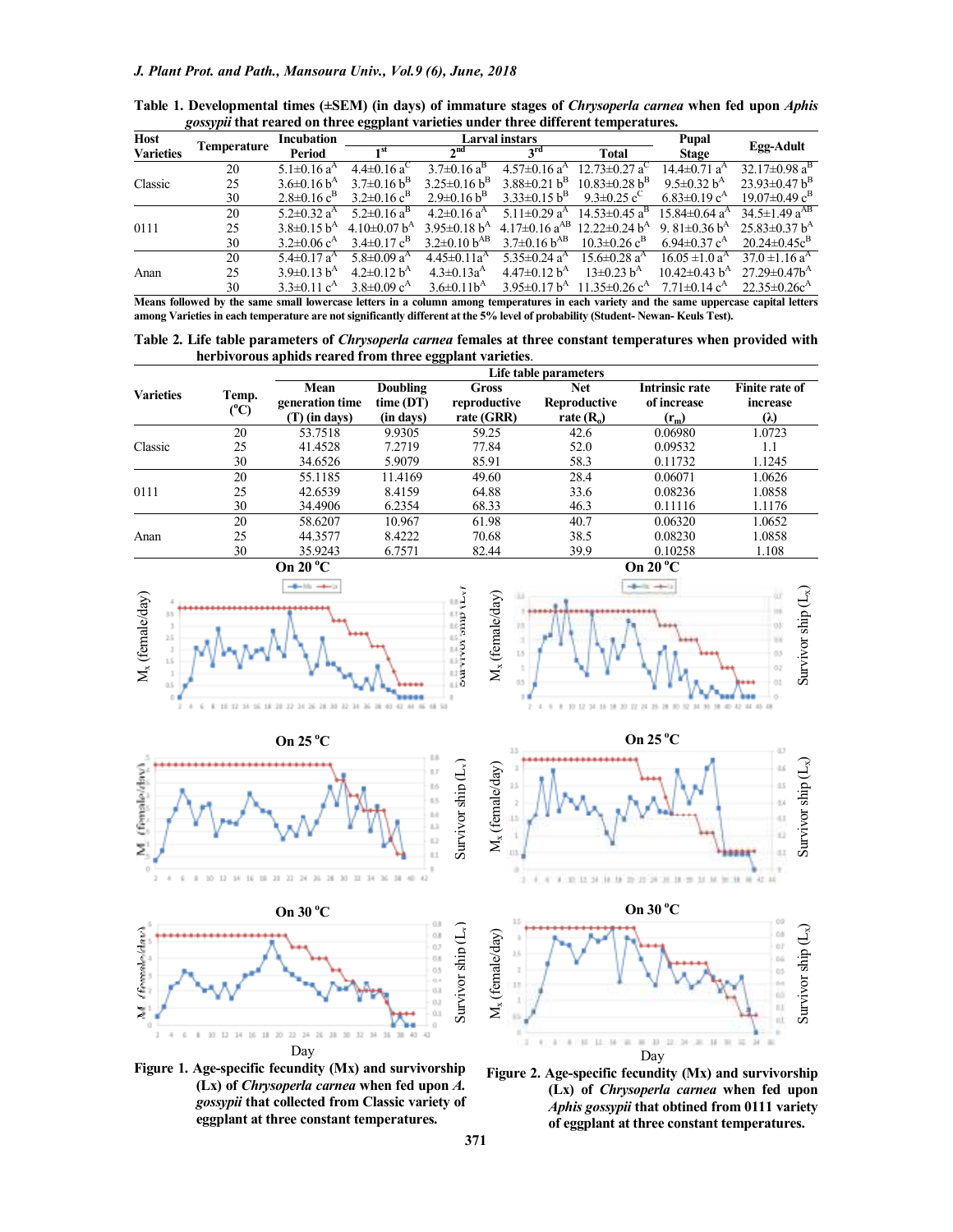

**Figure 3. Age-specific fecundity (Mx) and survivorship (Lx) of** *C. carnea* **when fed upon** *A. gossypii* **that obtined from Anan variety of eggplant at three constant temperatures.** 

The mean generation time (T) and doubling time (DT) of *C. carnea* were decreased as the temperature increased, which is proved by Yu *et al.* (2013) and Saljoqi *et al*. (2015). The longest and shortest times of generation time (T) of *C. carnea* were estimated when the *A. gossypii* is reared on Classic (34.65 d) and 0111 (58.62 d) varieties. However, the shortest and the longest values of DT are calculated when the aphid is reared on Classic and 0111 varieties, respectively. Farrokhi *et al*. (2017) found the longest and shortest mean generation times (T) of *C. carnea* were 41.84 and 35.59 d using *M. persicae* from the potato and peach, respectively. Moreover, it can be realized that the maximum and minimum values of gross reproductive rate (GRR) were occurred when the prey is rearing on Classic and 0111varieties, respectively. The highest value of  $r_m$  was obtained at 30 °C using aphids collected from Classic variety, which partially consistent with results of Saljoqi *et al*. (2015) and Farrokhi *et al*. (2017). The intrinsic rate of increase  $(r<sub>m</sub>)$  values in this study ranged from 0.0607 to 0.11732 at different eggplant varieties and temperature. Farrokhi *et al*. (2017) found that the highest intrinsic rate of increase  $(r_m)$  and finite rate of increase (λ) for *C. carnea* were obtained using aphids from peach (0.1460 and 1.15  $d^{-1}$ , respectively). Additionally, the results revealed that the shortest doubling time (DT) of the *C. carena* was obtained at the highest temperature (30 °C) which is consistent with those of El-Serafi et al. (2000). Additionally, it can be noted that the value of  $R_0$  of the predator is increased as temperature increased. The same

was observed by Nagai *et al*. (1999) and its minimum and maximum values were obtained when the prey is rearing on 0111 and Classic varieties, respectively, indicating that the type of the variety can affect the life table parameters.

It can be concluded that both eggplant verities and temperature had significant effects on the developmental time and life table parameters of the predator. Hence, to optimize the mass rearing of *A. gossypii* as a preferred prey for *C. carnea*, Classic variety of eggplant has to be considered. As well, the range of temperature between 25- 30 °C would maximize the performance of predator under rearing conditions. This information on tritrophic interactions and subsequent life table estimates of *C. carnea* can optimize IPM programs.

# **REFERENCES**

- Abdel-Salam, A.H., 1995.The biotic factors: evaluation of the performance under natural conditions in cotton plantation Ph.D. Thesis, Fac. Agric., Mansoura Univ., 175 pp.
- Alasady, M.A.A., Omar, D., Ibrahim, Y. and Ibrahim, R. (2010). Life table of the green lacewing *Apertochrysa* sp. (Neuroptera: Chrysopidae) reared on rice moth *Corcyra cephalonica* (Lepidoptera: Pyralidae). Int. J. Agric. Biol. 12, 266-270.
- Birch, A.N.E., Geoghegan, I.E., Majerus, M.E., McNicol, J.W., Hackett and C.A., Gatehouse, A.M., and Gatehouse, J.A. (1999). Tri-trophic interactions involving pest aphids, predatory 2-spot ladybirds and transgenic potatoes expressing snowdrop lectin for aphid resistance. Mol. Breed. 5(1), 75-83.
- Birch, L. (1948). The intrinsic rate of natural increase of an insect population. The Journal of Animal Ecology, 15-26.
- Blackman, R.L., Eastop, V.F. (1984). Aphids on the world crops. John Wiley and Sons.
- Carey, J.R. (1993). Applied demography for biologists: with special emphasis on insects. Oxford University Press.
- Chaplin-Kramer, R., Kliebenstein, D.J., Chiem, A., Morrill, E., Mills, N.J. and C. Kremen (2011). Chemically mediated tritrophic interactions: opposing effects of glucosinolates on a specialist herbivore and its predators. J. Appl. Ecol. 48, 880– 887.
- CoStat Software. (2004). CoStat. www.Cohort.com. Monterey, California, USA.
- Easterbrook, M. A., Fitzgerald, J. D. and Solomon, M. G. (2006). Suppression of aphids on strawberry by augmentative releases of larvae of the lacewing *Chrysoperla carnea* (Stephens). Biocont. Sci. Tech. 16(9): 893-900.
- El-Serafi, H.A.K., Abdel-Salam, A.H. and Abdel-Baky, N. F. (2000). Effect of four aphid species on certain biological characteristics and life table parameters of *Chrysoperla carnea* (Stephens) and *Chrysoperla septempunctata* Wesmael (Neuroptera: Chrysopidae) under laboratory conditions. Pak. J. Biol. Sci. 3(2): 239-245.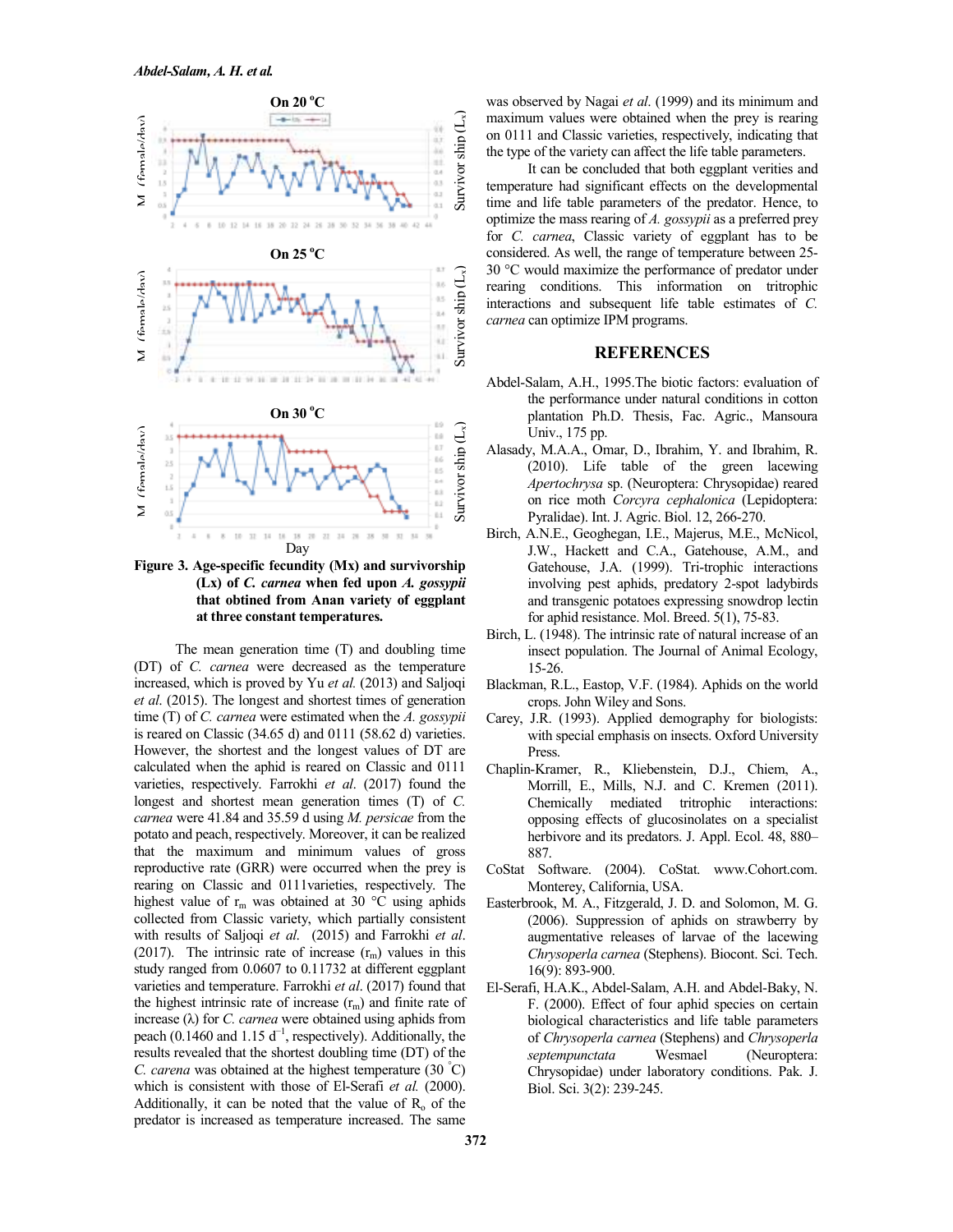- Farrokhi, M., Gharekhani, G., Iranipour, S., and Hassan pour, M. (2017). Host Plant–Herbivore–Predator Interactions in *Chrysoperla carnea* (Neuroptera: Chrysopidae) and *Myzus persicae* (Homoptera: Aphididae) on Four Plant Species Under Laboratory Conditions. J. Econo. Entomol. 110(6), 2342-2350.
- Figueira L.K., Lara F.M., and Cruzi I. (2002). Efeito de genótipos de sorgo sobre o predador *Chrysoperla externa* (Hagen, 1861) (Neuroptera: Chrysopidae) alimentado com *Schizaphis graminum* (Rondani) (Hemiptera: Aphididae). Neotrop. Entomol. 31, 133–139.
- Fonseca A.R., Carvalho, C.F. and Souza B. (2001). Capacidade predatória e aspectos biológicos das fases imaturas de *Chrysoperla externa* (Hagen, 1861) (Neuroptera: Chrysopidae) alimentada com *Schizaphis graminum* (Rondani, 1852) (Hemiptera: Aphididae) on diferentes temperaturas. Ciênc. Agrotec. 25, 251–263.
- Hameed, A., Saleem, M., Saghir, A., Aziz, M.I. and Karar, H. (2013). Influence of prey consumption on life parameters and predatory potential of *Chrysoperla carnea* against cotton mealy bug. Pak. J. Zool. 45(1): 177-182.
- Jokar, M. and Zarabi, M. (2012). Investigation effect three diets on life table parameters *Chrysoperla carnea* (Steph.) (Neuroptera: Chrysopidae) under Laboratory Conditions. Egypt Acad. J. Biol. Sci. 5(1): 107-114.
- Khuhro, N. H., Chen, H., Zhang, Y., Zhang, L., and Wang, M. (2012). Effect of different prey species on the life history parameters of *Chrysoperla sinica* (Neuroptera: Chrysopidae). Euro. J. Entomol. 109(2): 175-180.
- Kos, M., Houshyani, B., Achhami, B.B., Wietsma, R., Gols, R., Weldegergis, B.T. and van Loon, J.J. (2012). Herbivore-mediated effects of glucosinolates on different natural enemies of a specialist aphid. J. Chem. Ecol. 38, 100–115.
- Mackauer, M. (1983). Quantitative assessment of *Aphidius smithi* (Hymenoptera: Aphidiidae): fecundity, intrinsic rate of increase, and functional response. Can. Entomol. 115(4): 399-415.
- Maia, W.J.M.S., Carvalho C.F., Cruz I., Souza B. and Maia T.J.A. (2004). Capacidade predatória e aspectos biológicos de *Chrysoperla externa* (Hagen, 1861) (Neuroptera: Chrysopidae) alimentada com *Rhopalosiphum maidis* (Fitch, 1856) (Hemiptera: Aphididae). Ciênc. Agrotec*.* 28, 1259–1268.
- Mandour, N.S. (2010). Influence of Spinosad on immature and adult stages of *Chrysoperla carnea* (Stephens) (Neuroptera: Chrysopidae). Biol. Control 54, 93- 102.
- Mannan, V.D., Varma, G.C. and Barar, K.S. (1997). Biology of *Chrysoperla carnea* (Stephens) on *Aphis gossypii* (Glover) and *Myzus persicae* (Sulzer). J. Ins. Sci. 10, 143-145.
- Nagai, K. and Yano, E. (1999). Effects of temperature on the development and reproduction of *Orius sauteri* (Poppius) (Heteroptera: Anthocoridae), a predator of *Thrips palmi* Karny (Thysanoptera: Thripidae). Appl. Entomol. Zool. 34(2): 223-229.
- Nechols, J.R. and Obrycki, J.J. (1989). Comparative behavioral and ecological studies in relation to biological control: an overview. J. Kansas Entomol. Soc. 62, 146-147.
- Orphanides, G. M. and Gonzalez, D. (1971). Fertility and life table studies with *Trichogramma pretiosum* and *T. retorridum* (Hymenoptera: Trichogrammatidae). Ann. Entomol. Soc. Am. 64(4): 824-834.
- Pathan, S. N., Bukero, A., Nizamani, I.A., Lanjar, A.G., Kumbhar, M.I., Rajput, L.B., and Sahito, M.H. (2016). Influence of varying temperature on life stages of *Chrysoperla carnea* (Stephens) under laboratory conditions. J. Basic. Appl. Sci. 12, 388- 393.
- Price, P.W., Bouton, C.E., Gross, P., Mcpheron, B.A., Thompson, J.N. and Weise, A.E. (1980). Interaction among three trophic levels: influence of plants on Interactions between insect herbivores and natural enemies. Ann. Rev. Ecol. Syst. 11, 41– 65.
- Reddy, G.V.P. and Baskaran, P. (2006). Damage potential of the spider mite *Tetranychus ludeni* (Acari: Tetranychidae) on four varieties of eggplant. Int. J. Trop. Agric. Ins. Sci. 26(1): 48-56.
- Saljoqi, Ahmad R., Khan, N.A., Ehsan-ul-Haq, J., Rehman, S., Saeed, A. Z., Nadeem, H. G., and Zada, H. (2015). The impact of temperature on biological and life table parameters of *Chrysoperla carnea* Stephens (Neuroptera: Chrysopidae) fed on cabbage aphid, *Brevicoryne brassicae* (Linneaus). Pak. J. zool. 3(2): 238-242.
- Sattar, M., Abro, G.H., and Syed, T.S. (2011). Effect of different hosts on biology of *Chrysoperla carnea* (Stephens) (Neuroptera: Chrysopidae) in laboratory conditions. Pak .J. Zool. 43(6): 1049-1054.
- Sharanabasava H. and Manjunatha M. (1998b). Reproductive biology and feeding potential of *Chrysoperla carnea* Stephens (Neuroptera: Chrysopidae) on *Tetranychus neocaledonicus* Andre (Acari: Tetranychidae). Ann. Plant Prot. 6, 115–118.
- Sharanabasava H. and Manjunatha M. (l998a). Predator prey interaction between *Chrysoperla carnea* (Stephens) (Chrysopidae: Neuroptera) and *Tetranychus neocaledonicus* Andre (Tetranychidae: Acari) on okra. at 10th International Congress of Acarology, 5–10 July 1998. Australian National University, Canberra, Australia, 203.
- Sharanabasava H., Manjunatha M., Hanchinal S.G. and Kulkarni, S.V. (1999). Interaction of *Chrysoperla carnea* with botanicals and recommended pesticides used against spider mite *Tetranychus neocaledonicus*. J. Acaro.14, 16–21.